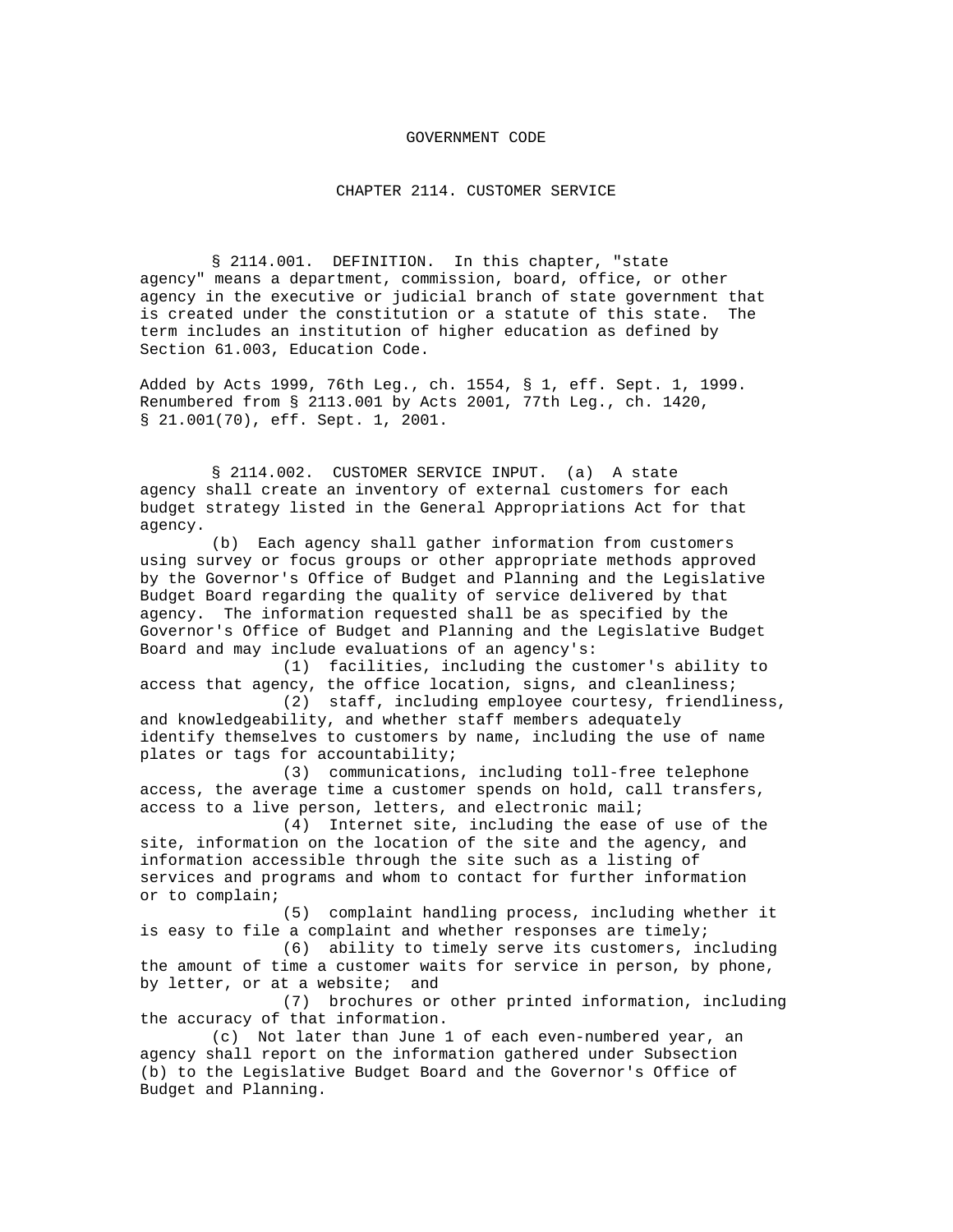Added by Acts 1999, 76th Leg., ch. 1554, § 1, eff. Sept. 1, 1999. Renumbered from § 2113.002 by Acts 2001, 77th Leg., ch. 1420, § 21.001(70), eff. Sept. 1, 2001.

§ 2114.003. PERFORMANCE MEASURES. The Legislative Budget Board shall develop means to measure customer service satisfaction and create performance measures for state agencies in this area.

Added by Acts 1999, 76th Leg., ch. 1554, § 1, eff. Sept. 1, 1999. Renumbered from § 2113.003 by Acts 2001, 77th Leg., ch. 1420, § 21.001(70), eff. Sept. 1, 2001.

§ 2114.004. INSPECTIONS. The Legislative Budget Board and the Governor's Office of Budget and Planning may inspect a state agency and analyze its customer service performance by sending a customer service evaluator to confidentially pretend to be a customer of that agency.

Added by Acts 1999, 76th Leg., ch. 1554, § 1, eff. Sept. 1, 2001. Renumbered from § 2113.004 by Acts 2001, 77th Leg., ch. 1420, § 21.001(70), eff. Sept. 1, 2001.

§ 2114.005. TEXAS STAR AWARD. (a) The Legislative Budget Board and the Governor's Office of Budget and Planning may award the "Texas Star" to a state agency that provides exemplary customer service based on the performance measures and standards adopted under this chapter.

(b) The board and the office of budget and planning shall conduct an evaluation to determine agencies that may qualify for the Texas Star award. The evaluation shall be conducted under the procedures outlined in Sections 66-68, Article IX, Chapter 1452, Acts of the 75th Legislature, Regular Session, 1997 (the General Appropriations Act).

Added by Acts 1999, 76th Leg., ch. 1554, § 1, eff. Sept. 1, 1999. Renumbered from § 2113.005 by Acts 2001, 77th Leg., ch. 1420, § 21.001(70), eff. Sept. 1, 2001.

§ 2114.006. CUSTOMER RELATIONS REPRESENTATIVE; COMPACT WITH TEXANS. (a) A state agency shall appoint a customer relations representative.

(b) The representative shall:

(1) coordinate the state agency's customer service performance measurement under this chapter;

(2) gather information and evaluations from the public about an agency's customer service;

(3) respond to customer concerns; and

(4) establish the agency's compact with Texans under Subsection (c).

(c) Each state agency shall create a "Compact With Texans." The compact must be approved by the Governor's Office of Budget and Planning and the Legislative Budget Board. Each Compact With